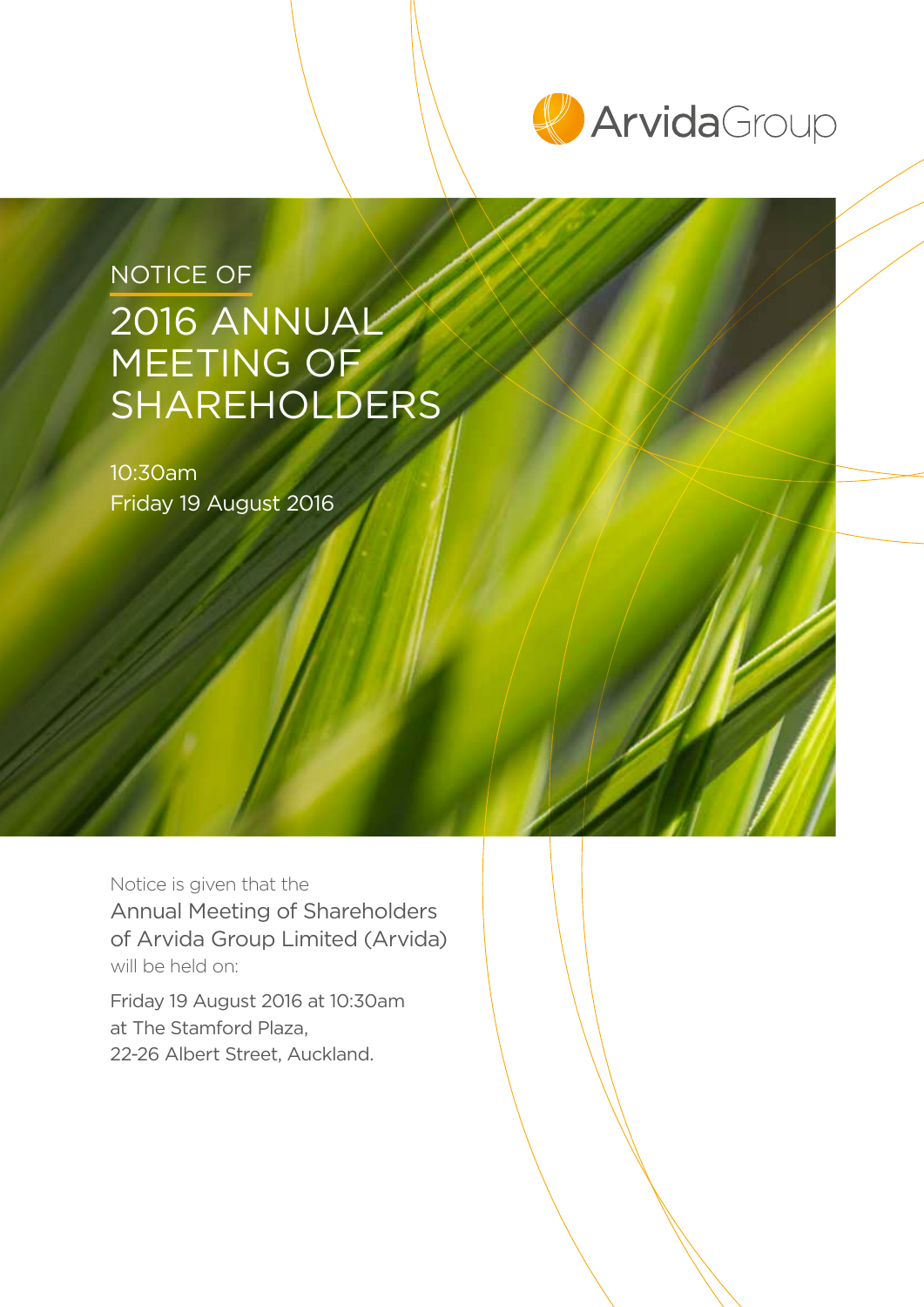# **Business**

- 1. Chairperson's Introduction
- 2. Chief Executive Officer's Review
- 3. Resolutions
	- 3.1 Re-election of Director

That Peter Wilson, who retires by election, and being eligible, offers himself for reelection as a director of Arvida.

(See explanatory note 1)

3.2 Re-election of Director

That Anthony Beverley, who retires by election, and being eligible, offers himself for re-election as a director of Arvida.

(See explanatory note 2)

3.3 Director Fees

That the pool available for payment of director fees is increased from \$400,000 to \$500,000, an increase of \$100,000, with such amount to be divided amongst the directors in such proportion and such manner as the directors from time to time determine.

(See explanatory note 3)

3.4 Ratify shares issued pursuant to the acquisition of Lansdowne Park Village Limited and Lansdowne Developments Limited

That the 5,393,724 shares issued on 30 June 2016 at \$1.11 each to the vendors of Lansdowne Park Village Limited and Lansdowne Developments Limited under the sale and purchase agreement are ratified, confirmed and approved for the purposes of NZX Main Board Listing Rule 7.3.5(c).

(See explanatory note 4)

3.5 Auditor's Remuneration

That the directors be authorised to fix the fees and expenses of Ernst & Young as the auditor of Arvida.

(See explanatory note 5)

# 4. General Business

# Procedural Notes

a. The persons who will be entitled to vote on the resolutions at the Annual Shareholders' Meeting are those persons who will be the shareholders of Arvida at 5:00pm on Wednesday, 17 August 2016.

b. All resolutions must be passed by an ordinary resolution of shareholders, i.e., by a simple majority of the votes of those shareholders entitled to vote and voting on the resolution in person, by proxy or by postal vote.

# Proxy

- c. A shareholder may vote at the Annual Shareholders' Meeting either in person or by proxy. A body corporate which is a shareholder may appoint a representative to attend the Annual Shareholders' Meeting on its behalf in the same manner as that in which it could appoint a proxy.
- d. A proxy need not be a shareholder of Arvida. A shareholder who wishes to do so may appoint the Chairperson of the Meeting to act as proxy.
- e. A proxy will vote as directed in the proxy form or, if voting is left to the proxy's discretion, then the proxy will decide how to vote on the resolutions (or on any motions from the floor moved at the meeting). If a proxy is given discretion to vote on a resolution, but the proxy is restricted from voting on that resolution, the proxy must not exercise his or her proxy discretion on such resolution. If the Chairperson is appointed as proxy and the voting is left to his discretion, the Chairperson intends to vote in favour of all Resolutions.
- f. A proxy form is enclosed and, if used, must be lodged with the share registrar, Computershare Investor Services Limited, in accordance with the instructions set out on the form not less than 48 hours before the time of the holding of the meeting.

# Postal Votes and Electronic Voting

- g. Instead of voting in person or by proxy a shareholder may cast a postal vote on all or any of the matters to be voted on at the meeting. The Board has authorised Jeremy Nicoll to receive and count postal votes at the meeting.
- h. A postal voting form is enclosed with this notice (combined with the proxy form). If you wish to cast a postal vote you must, not less than 48 hours before the start of the meeting, either:
	- a. vote online via www.investorvote.co.nz following the instructions in the Proxy/ Voting Form; or
	- b. complete the form and send it to Computershare Investor Services Limited, in accordance with the instructions set out on the form.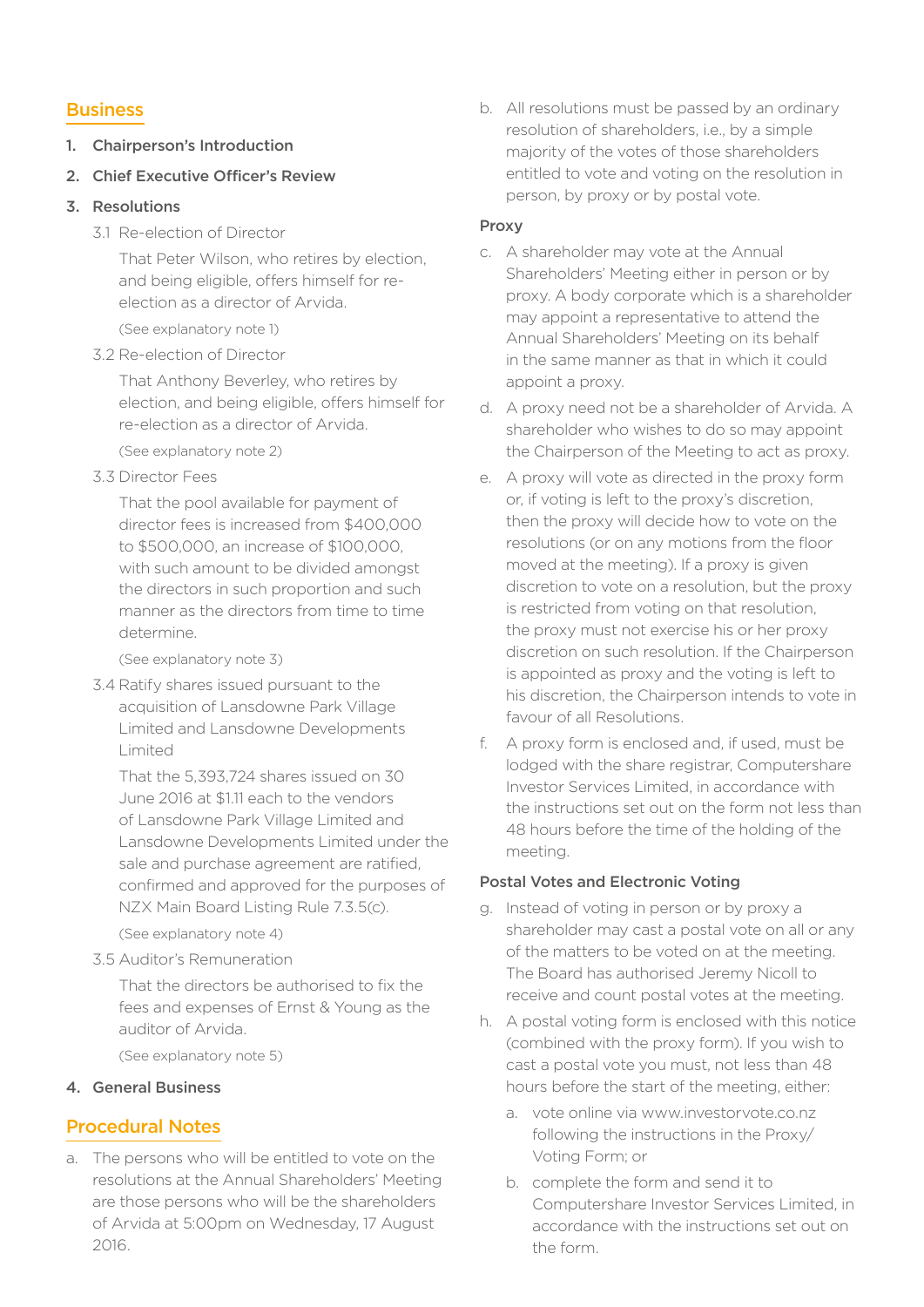# Explanatory Notes

### Note 1.

Under rule 3.3.11 of the NZX Main Board Listing Rules (the Listing Rules), and in accordance with clause 26 of the constitution of Arvida, one third of the Directors of Arvida must retire by rotation at the Annual Shareholders' Meeting. If the Directors are eligible, they may offer themselves for re-election by shareholders at the meeting. In this case, Peter Wilson retires by rotation and, being eligible, offers himself for re-election by shareholders at the Annual Shareholders' Meeting. If Peter Wilson is re-elected as a Director, the Board intends that he will continue as Chairperson.

A brief biography outlining Mr Wilson's history and experience is set out below.

At the Annual Shareholders' Meeting a resolution to re-elect Mr Wilson will be put to shareholders. The Board unanimously recommends that shareholders vote in favour of the re-election of Mr Wilson. Mr Wilson abstained from any consideration by the Board on his re-election and will abstain from voting his shares, and any incidental proxies he holds, on Resolution 1. As at the date of this notice, the Board considers Mr Wilson is an Independent Director for the purposes of the Listing Rules.

## *Peter Wilson*

*Peter is an experienced director with wide ranging governance experience in the public and private sectors and with Crown-owned entities. He has extensive experience in banking, business establishment, problem resolution, asset sales and management of change functions.*

*Peter has been the Independent Chairperson of Arvida since its listing in December 2014. Prior to the listing, Peter was involved in the due diligence process to form Arvida.*

*Peter is currently Chairman of PF Olsen Limited, Deputy Chairman of Meridian Energy Limited and a Director of Farmlands Co-operative Society Limited. Peter was formerly a partner of Ernst & Young and Chairman of Westpac New Zealand Limited and Augusta Capital Limited.*

*Peter is a qualified Chartered Accountant.*

## Note 2.

Under rule 3.3.11 of the NZX Main Board Listing Rules (the Listing Rules), and in accordance with clause 26 of the constitution of Arvida, one third of the Directors of Arvida must retire by rotation at the Annual Shareholders' Meeting. If the Directors

are eligible, they may offer themselves for reelection by shareholders at the meeting. In this case, Anthony Beverley retires by rotation and, being eligible, offers himself for re-election by shareholders at the Annual Shareholders' Meeting.

A brief biography outlining Mr Beverley's history and experience is set out below.

At the Annual Shareholders' Meeting a resolution to re-elect Mr Beverley will be put to shareholders. The Board unanimously recommends that shareholders vote in favour of the re-election of Mr Beverley. Mr Beverley abstained from any consideration by the Board on his re-election and will abstain from voting his shares, and any incidental proxies he holds, on Resolution 2. As at the date of this notice, the Board considers Mr Beverley is an Independent Director for the purposes of the Listing Rules.

#### *Anthony Beverley*

*Anthony is a professional director and business consultant with in excess of 30 years' experience in the property, investment and capital market arenas. He has a specialist property valuation and investment background having worked with AMP Capital Investors for 20 years, NZ's largest investment fund manager, eight of these as Head of Property.*

*Anthony has been an Independent Director of Arvida since its listing in December 2014. Prior to the listing, Anthony was involved in the due diligence process to form Arvida.*

*Anthony has broad governance and directorship experience in both the public and private markets with involvement in a wide range of property, infrastructure and investment entities. His current directorships include Property for Industry Limited, Ngai Tahu Property Limited, Harbour Quays A1 Limited, Harbour Quays D4 Limited, and Harbour Quays F1F2 Limited. Past directorships include Marlborough Lines Limited, Summerset Holdings Limited, Precinct Properties Limited, and AMP Capital Investors (NZ) Limited.*

*Anthony is a Chartered Fellow of the New Zealand Institute of Directors, a Fellow of the New Zealand Institute of Valuers, a Fellow and Life Member of the Property Institute of New Zealand, and a Fellow of the Financial Services Institute of Australasia.*

#### Note 3. Director Fees

The pool available for payment of director fees was set at \$400,000 at the time Arvida listed on the NZX Main Board in December 2014. That pool